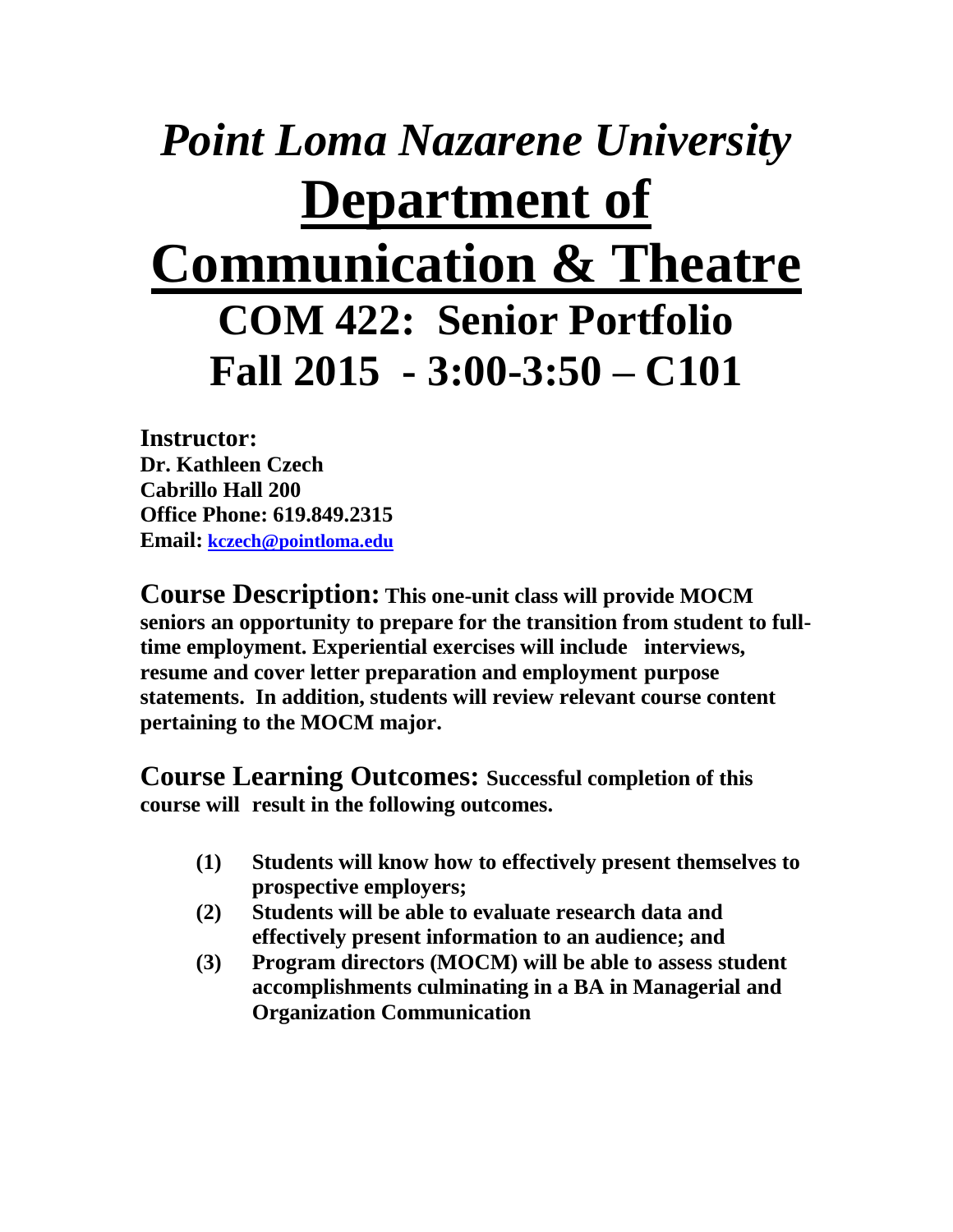## **Course Assignments:**

**Resume & Cover Letter:** You will provide a completed, updated resume and a sample cover letter to an employer for a position and company that would be a possible prospective employer.

**Informational Power Point Presentation:** Students will deliver a 10 minute presentation utilizing appropriate PowerPoint slides. The presentation will answer the question: "What I want to be when I grow up?" or something equivalent.

**Community Service:** During the semester you will need to perform some volunteer activity in service to the community – in some way. I intend to be flexible in what qualifies as service but you should confirm your plans with me BEFORE you proceed.

**Leadership Philosophy:** You will prepare and submit a brief statement of your leadership philosophy (2-3 pages). This essay should reflect an awareness of leadership theory and practice and specifically reflect information and issues raised in COM 345.

**Employment Interview:** You will participate in an employment interview with an HR professional assigned by the Office of Strengths & Vocation. The evaluation will include both verbal and nonverbal elements of interaction as well as a global assessment of your interview skills.

**Research Methodology Write-ups:** Students will complete 2 different research methodology reports. You will have to answer specific questions involving both qualitative and quantitative research methods.

> □Quantitative  $\Box$ Qualitative

**Capstone Exams:** You will choose three MOCM major courses on which to write. We will focus on specific course content and theoretical premises in order to assess your knowledge of key elements of the discipline.

Choose one (1): COM190 or COM220 Choose two (2): COM330 or COM340 or COM345 or COM365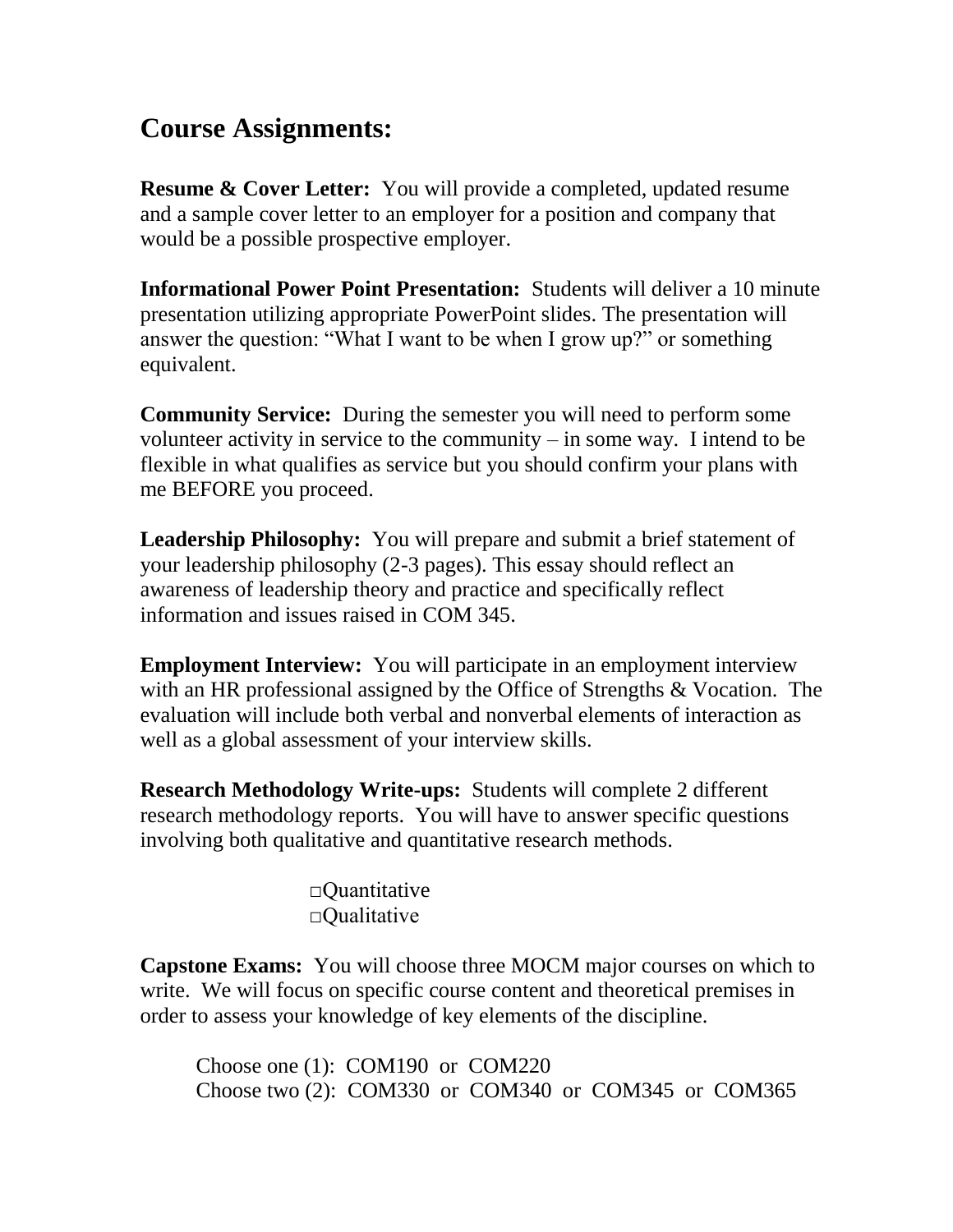**Grading & Evaluation:** These assignments will be utilized for specific learning outcome assessment data. As such, the course is graded CREDIT / NO CREDIT. The course professors will assess the knowledge gained by students using the following evaluation rubric:

Resume: Student will be able to produce a quality one page resume with no more than 2 errors in grammar or spelling Content of the resume will describe specific employment responsibilities and use appropriate language. A professional employer will rate the resume on a scale of 1-10 for employment. Students must receive a 7 or higher to meet assessment goals.

PowerPoint Presentation: Student will be able to deliver an effective presentation by rating a 3 or better on a scale of 1-5. Students will score a 3 or above on each element. The following elements will be rated:

> Organization of Material Vocal Delivery and Variety Professional Dress Power Point Slides 6x6 rule and design

Leadership Philosophy: Student will produce a well written leadership philosophy using a scale of 1-5 to rate the following elements:

> Writing syntax and grammar Integration of specific leadership theories Personal application to own goals and objectives

Employment Interview: Students will be able to navigate an interview representative of a job they will be applying for upon graduation. The following elements will be evaluated on a scale of 1-5. Student will score a 3 or above on each element.

> Prepared knowledge of company and position Appropriate and professional dress Ability to answer interview questions fluently Verbal and nonverbal immediacy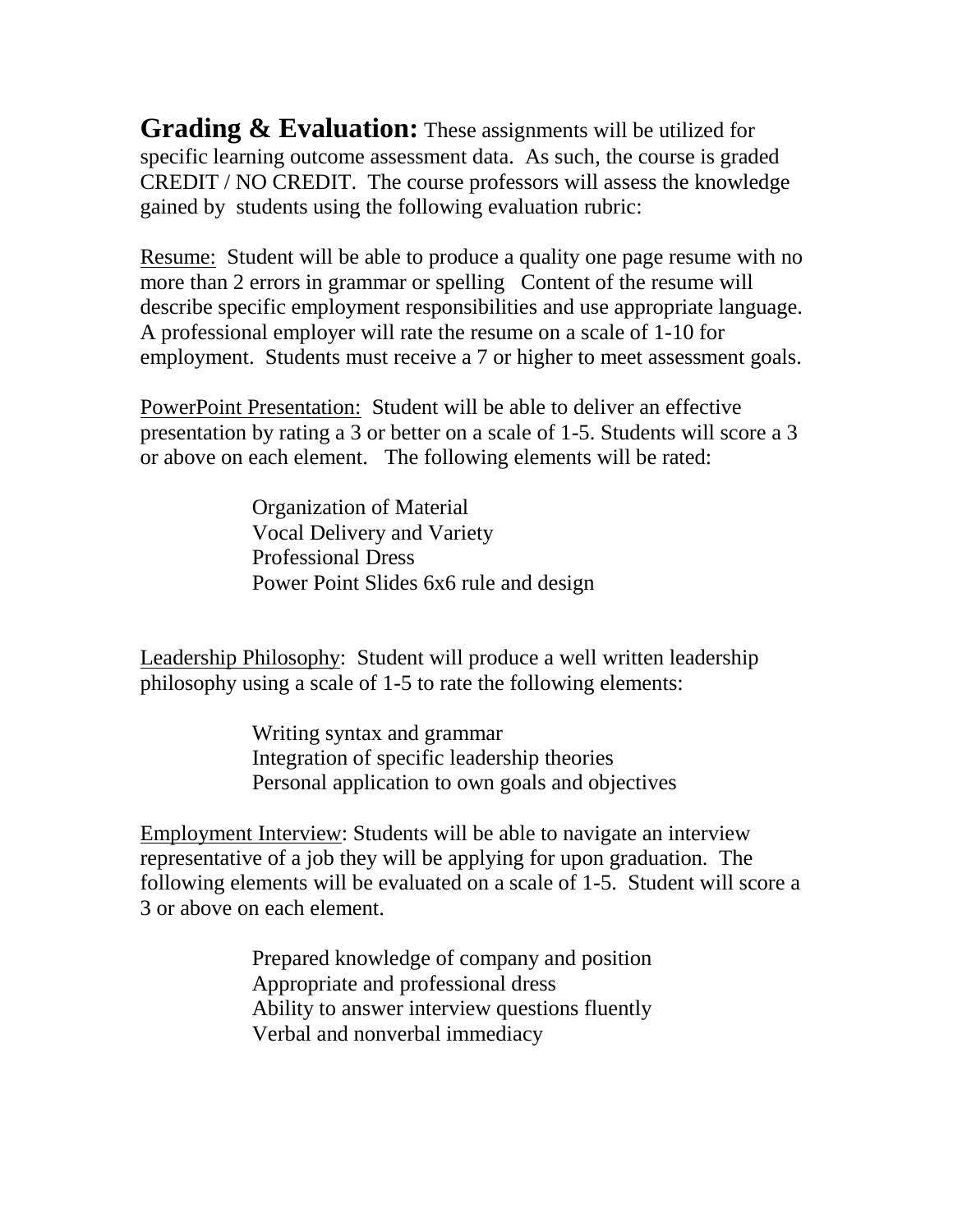Research Methodology Write-ups: Students will be able to read research and identify elements of the scientific method in both qualitative and quantitative research. Students will score a 3 or above on a 1-5 rating scale on the following elements:

Review of Literature – appropriate rationale and source citation Methodology – type, sample, research questions, and instrumentation Results – interpret results and statistical conclusions Discussion – be able to draw critical implications from conclusions and recognize limitations.

Capstone Exams: Students will score a 3 or better on a 1-5 rating scale. Elements will include:

> Knowledge of subject matter Quality of writing (grammar and spelling) Application of subject matter

## **Meetings & Folders:**

1. Meetings: We will meet every week to build your final portfolio.

2. Folders: folders for each student will be kept in the department office in Cabrillo Hall. Students will be responsible for turning in assignments to their folders. Please copy [sthomas@pointloma.edu](mailto:sthomas@pointloma.edu) on everything you submit by e-mail.